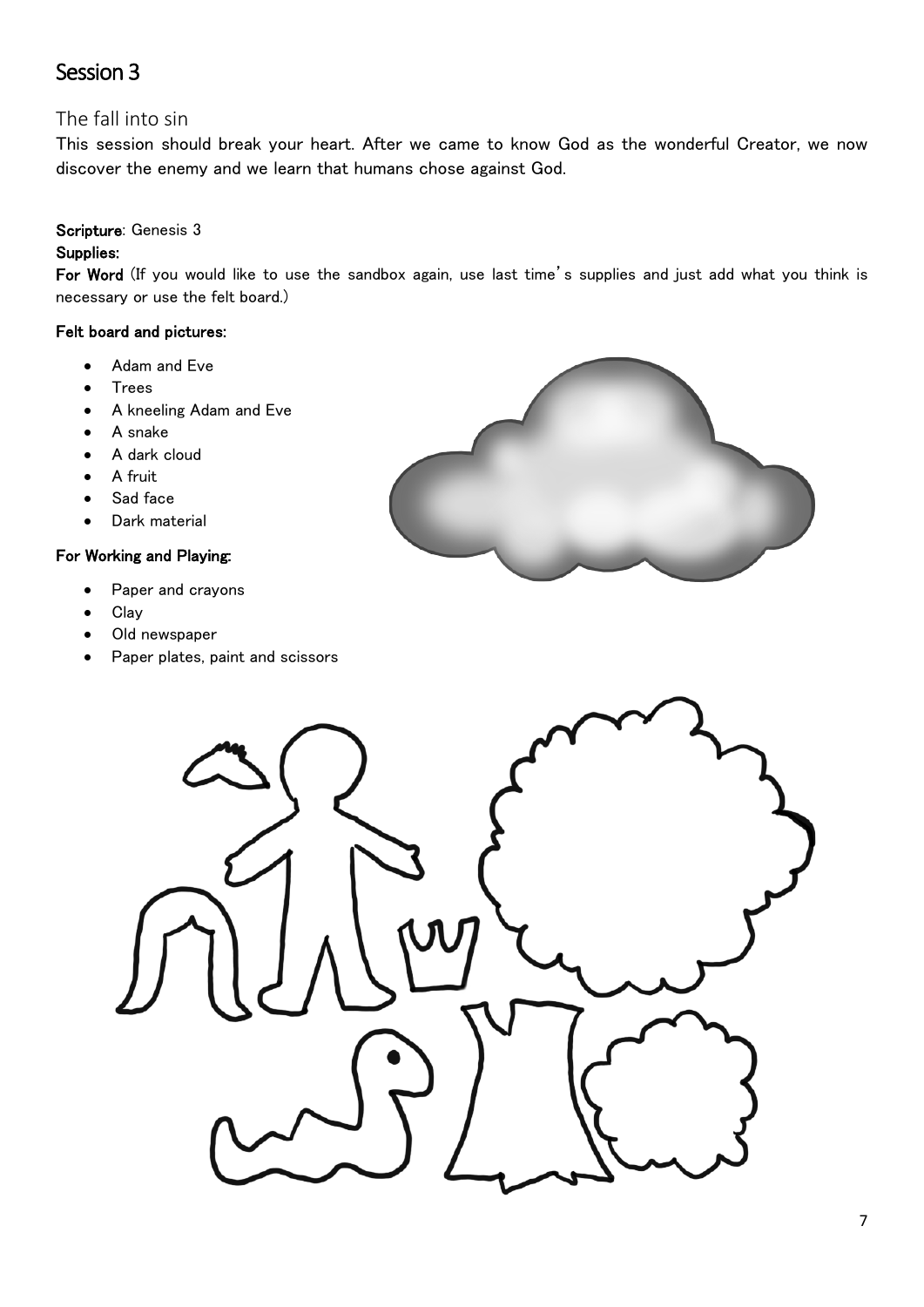

Play – for a small group outside: "I spy with my little eye something that was in paradise..." (for example, it's big and green, or you can't count it, etc.). Encourage children to "take this game home".

Play – for a big group: Make a big arrangement. Take twigs, leaves, flowers, fruit and vegetables together and call a few children to the front, for example one from each age group, to put something in the arrangement. Let everyone say: "And God saw that it was good!"



Settle down ritual: like the previous sessions



## Children 4-6 years:

Take a doll along and introduce her to the children. The doll is supposed to be new in your town and wants to know more. Tell the doll something about the children, but not the complete truth. For example, "In our school everyone wears blue shirts (true) and red socks (not true). The children will probably react to the lie.

#### Children 7-12 years:

Tell the children about something that happened. Use a well-known occurrence, but twist one of the facts.

I see you don't like half-truths! You get upset when someone twists the truth.

Today's story is a bit of a shock because someone believed a half-truth.

God made everything good. Refer to the two previous sessions about the creation.

#### Open the Bible at Genesis 3

God made everything good (Place plants, animals, and Adam and Eve on the felt board or the sandbox). But there was someone who didn't like goodness *(bring in the snake)*. The snake was more cunning than all the wild animals made by God, and it asked Eve: "Did God really tell you that you aren't allowed to eat from any of the trees in the garden?" (the snake looks at Eve and moves closer to her). Can you hear how the snake is lying? Eve heard his lie. (Eve moves away from the snake – almost out of the picture). She quickly answered with the correct facts. She explained that God only spoke of one tree. The snake is lying and she knows this. Now the snake begins to get smarter with its lies. He made her wonder about God. He said that God was hiding something from them. He told her that they can be just like God. Read Genesis 3:4-5. It was very cunning of him. He started to convince her that the lies are true. (Eve comes closer.) Eve begins to doubt. She looks at the tree (bring Eve to the tree) and sees that the fruit is good and nice to look at. She has to decide who she will listen to. (Cover the felt board/sandbox with dark material and stick the sad face on it). Everything starts to go wrong now. Eve decides to listen to the snake. (Take the material away). Eve plucks a fruit and eats it. (Move the snake slowly to one side. Bring Adam closer). Adam comes closer and Eve gives him some fruit to eat as well. Read Genesis 3:7 "Both their eves opened, and they realized they were naked." (Put Adam and Eve in the kneeling positions. The snake is lying to one side.) Read Genesis 3:8-11 or tell them the story in a simple manner. (Put a dark cloud above Adam and Eve. For the sandbox the cloud can be glued to a long stick.) Adam says he isn't sorry. He says it's Eve's fault. Eve says she isn't sorry, and blames the snake.

God punishes the snake – Genesis 3:14-15 God punishes Eve – Verse 16